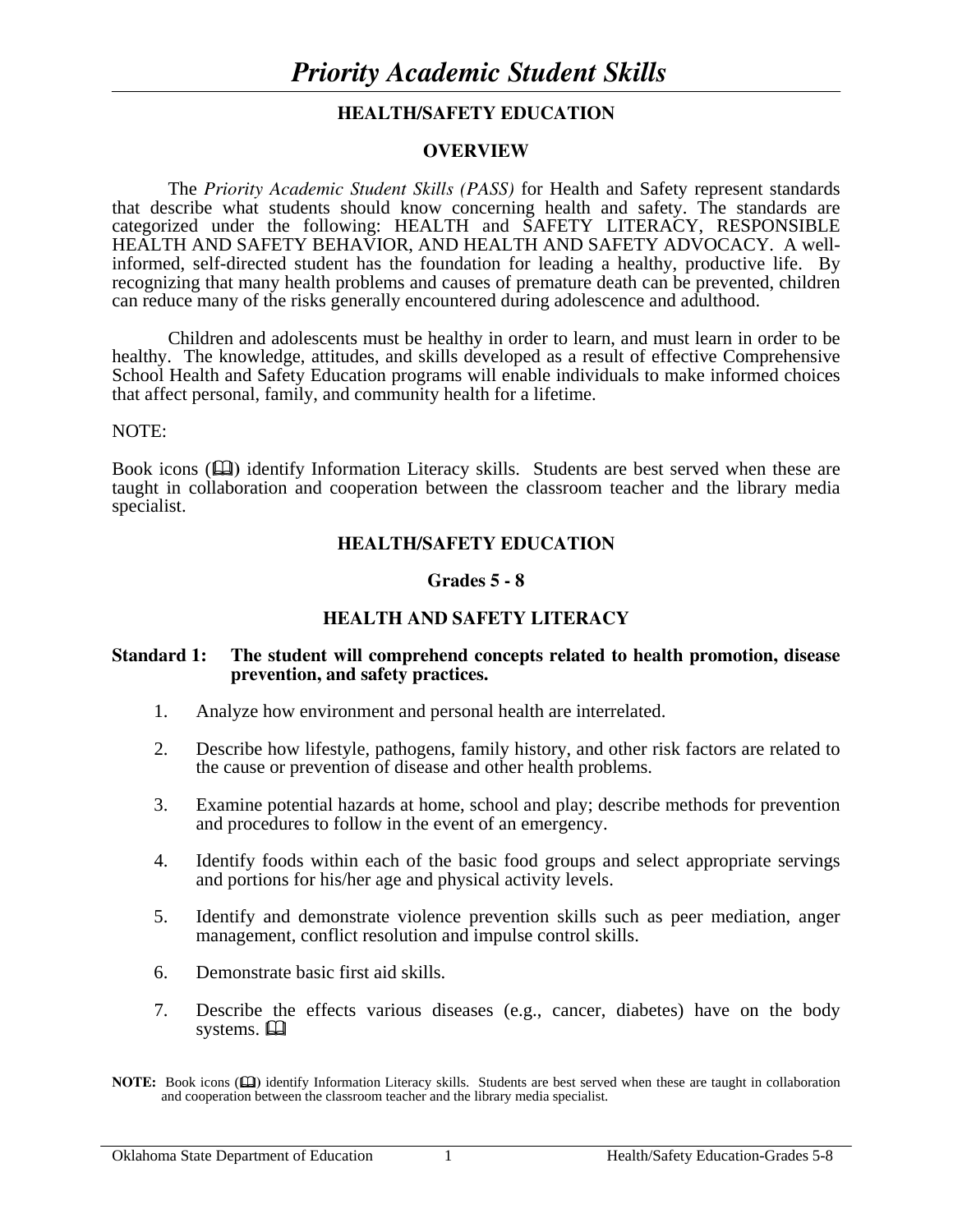- 8. Determine the structure and purpose of the body systems: circulatory, digestive, endocrine, excretory, immune, muscular, nervous, reproductive, respiratory, and skeletal.
- 9. Identify ways to protect oneself from abuse.
- 10. Examine the risks and identify destructive effects of alcohol, tobacco, steroids and other drugs on body systems.
- 11. Analyze the interrelationship of the body systems: circulatory, digestive, endocrine, excretory, immune, muscular, nervous, reproductive, respiratory, and skeletal.  $\Box$
- 12. Describe the dangers of prescription medication abuse.
- 13. Explain the relationship between caloric intake and level of activity in weight management and describe safe methods of weight control.
- 14. Identify individual and community responsibilities for protecting the environment and promoting community health and safety.  $\Box$

#### **Standard 2: The student will demonstrate the ability to access valid health information and health-promoting products and services.**

- 1. Analyze situations requiring professional health services.
- 2. Analyze the cost and accessibility of health care services.
- 3. Demonstrate the ability to utilize resources including technology from home, school, and community in locating valid health information.
- 4. Analyze how media influences the selection of health information and products.

# **RESPONSIBLE HEALTH AND SAFETY BEHAVIOR**

#### **Standard 3: The student will demonstrate the ability to practice health-enhancing behaviors and reduce health and safety risks.**

- 1. Describe and practice refusal skills pertaining to the use of alcohol, nicotine, caffeine, inhalants, and other harmful substances.
- 2. Practice positive ways to resolve conflicts.
- 3. Examine how social pressures affect participation in risk-taking activities (e.g., using inhalants, steroids).
- 4. Identify ways to resolve problems and prevent violence.
- 5. Describe techniques for coping with personal loss.
- 6. Interpret physical and mental consequences of a poorly balanced diet and explain how diet choices, based upon fads, may provide inadequate nourishment and cause health problems.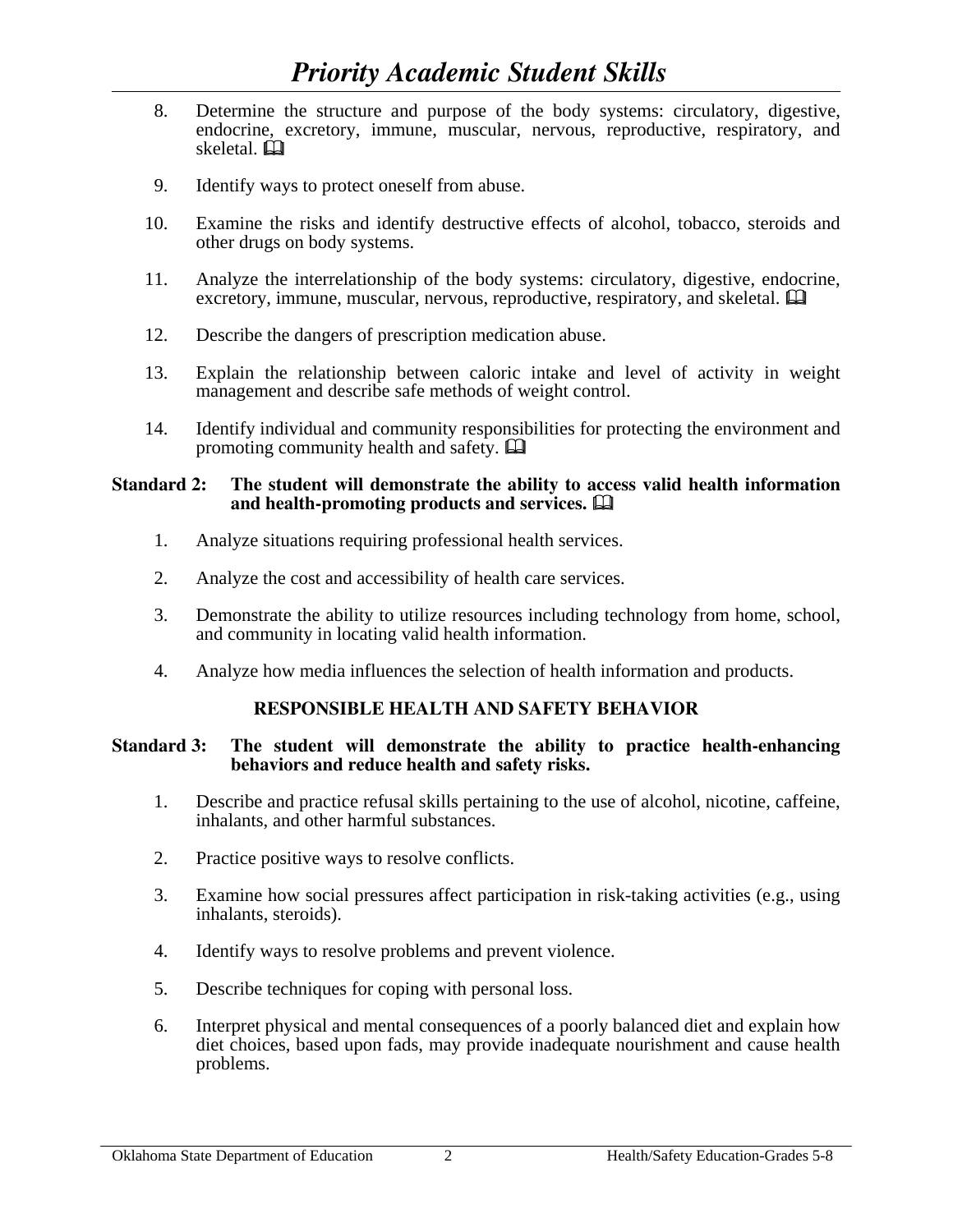- 7. Distinguish between safe, risky, and harmful behaviors in relationships.
- 8. Analyze a personal health assessment to determine strengths and risks.
- 9. Demonstrate strategies to manage stress.
- 10. Identify the role exercise, nutrition, hygiene, and relationships play in basic personal health needs.
- 11. Investigate how to report potential dangerous situations to appropriate authorities (e.g., violence, health, or safety risks).

# **Standard 4: The student will analyze the influence of culture, media, technology, and other factors on health and safety.**

- 1. Analyze the influence of technology on personal and family health and safety.
- 2. Examine the influence of cultural beliefs on health behaviors and use of health services.
- 3. Analyze knowledge of how information from peers influences health and safety.
- 4. Identify how media messages influence health behavior and choices.

# **Standard 5: The student will use interpersonal skills to enhance health and safety.**

- 1. Identify verbal and nonverbal communication.
- 2. Describe and identify a need, want, and feeling.
- 3. Formulate refusal skills that enhance health and safety.
- 4. Demonstrate nonviolent strategies to resolve conflict.
- 5. Distinguish between positive and negative behaviors used in conflict situations.
- 6. Demonstrate the ability to communicate consideration, caring, and respect for self and others.
- 7. Identify characteristics of good listening skills that build and maintain healthy relationships.

# **Standard 6: The student will demonstrate the ability to use goal-setting and decisionmaking skills to enhance health.**

- 1. Establish personal health goals and record progress towards achievement.
- 2. Identify healthy leisure-time activities (e.g., family outing, sports, board games).
- 3. Demonstrate the ability to apply a decision-making process to health and safety issues individually and collaboratively.
- 4. Analyze how personal health goals are influenced by changing information, priorities, and responsibilities.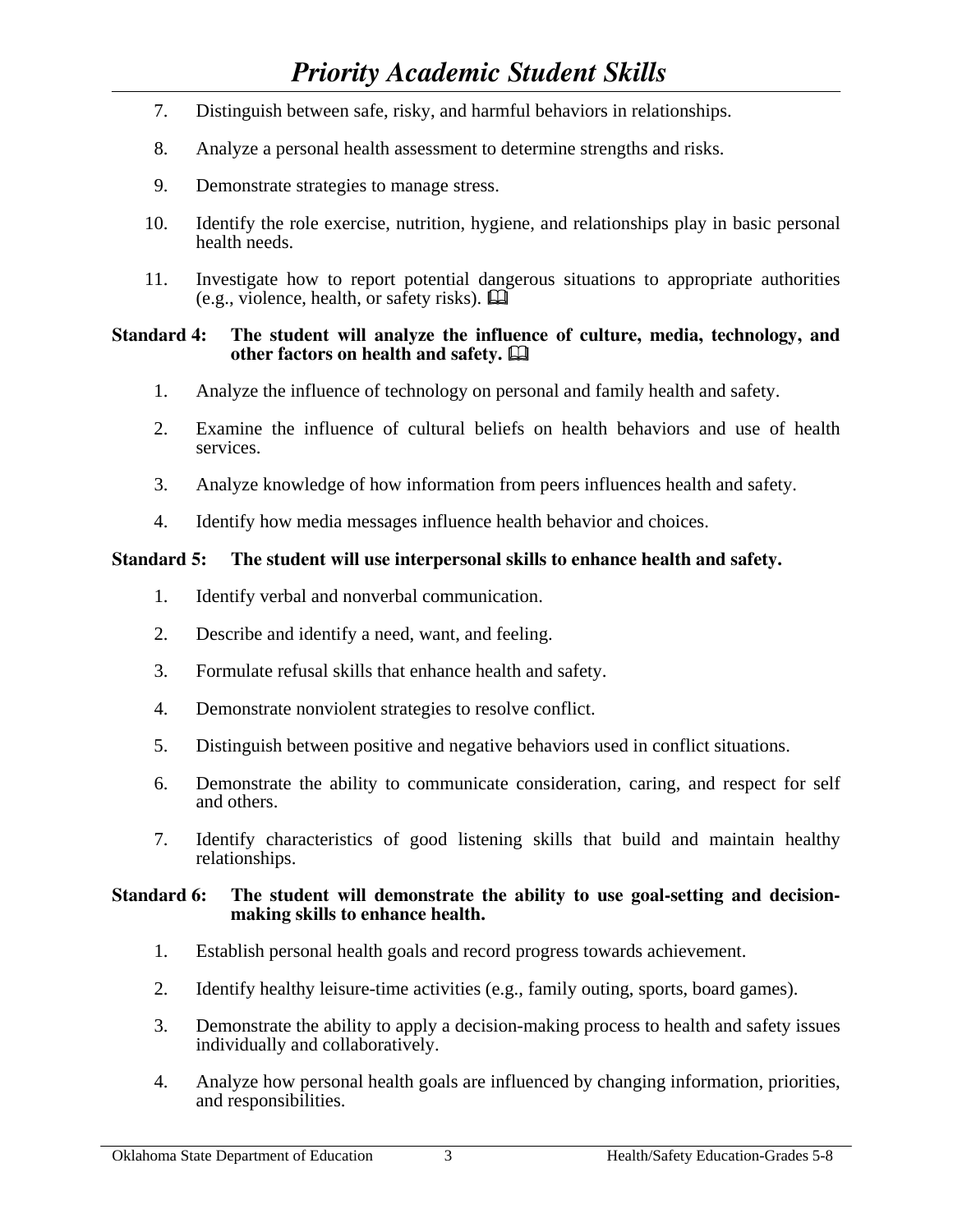5. Develop a plan that identifies personal strengths, needs, and health risks.

# **HEALTH AND SAFETY ADVOCACY**

# **Standard 7: The student will become an advocate for health and safety enhancement of self, family, and community.**

- 1. Interpret information and analyze personal opinions concerning health and safety issues.  $\Box$
- 2. Demonstrate the ability to work cooperatively when advocating for healthy and safe communities.
- 3. Demonstrate the ability to influence and support others in making positive health and safety choices.
- 4. Examine various methods for communicating health information and ideas.  $\Box$